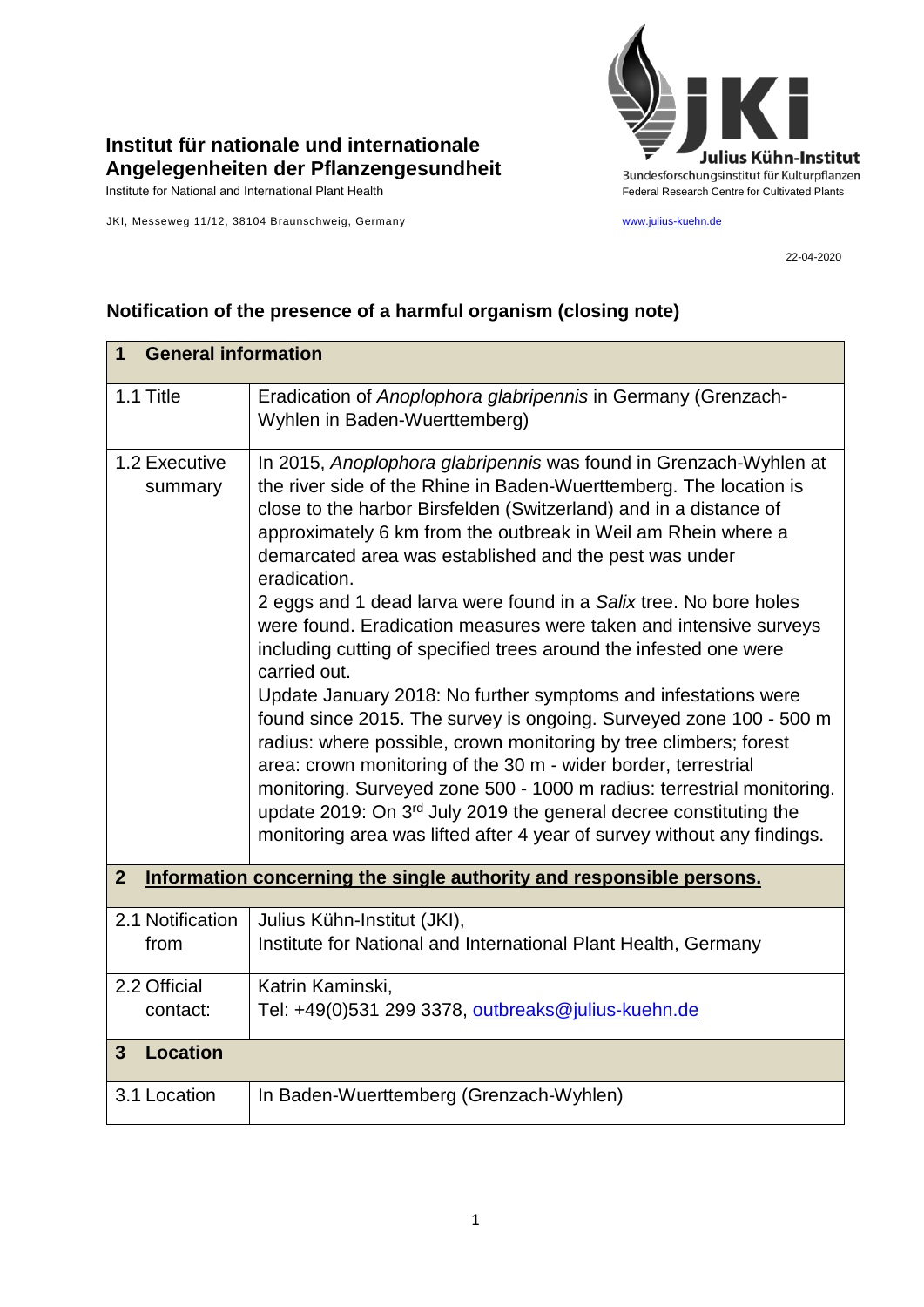| Reason of the notification and the pest status<br>4                                                                                         |                                                                                                                                                                                                                                                                                                                                                                                                                                                                                                                                                |  |
|---------------------------------------------------------------------------------------------------------------------------------------------|------------------------------------------------------------------------------------------------------------------------------------------------------------------------------------------------------------------------------------------------------------------------------------------------------------------------------------------------------------------------------------------------------------------------------------------------------------------------------------------------------------------------------------------------|--|
| 4.1 First finding in<br>Germany or in the area                                                                                              | Confirmed appearance of the harmful organism in part of<br>the territory of Germany, in which its presence was<br>previously unknown                                                                                                                                                                                                                                                                                                                                                                                                           |  |
| 4.2 Pest status of the area<br>where the harmful<br>organism has been<br>found present, after the<br>official confirmation.                 | Absent, eradicated                                                                                                                                                                                                                                                                                                                                                                                                                                                                                                                             |  |
| 4.3 Pest status in Germany<br>before the official<br>confirmation of the<br>presence, or suspected<br>presence, of the<br>harmful organism. | Transient, actionable, under eradication                                                                                                                                                                                                                                                                                                                                                                                                                                                                                                       |  |
| 4.4 Pest status in Germany<br>after the official<br>confirmation of the<br>presence of the<br>harmful organism.                             | Transient, actionable, under eradication                                                                                                                                                                                                                                                                                                                                                                                                                                                                                                       |  |
| Finding, sampling, testing and confirmation of the harmful organism.<br>$5\phantom{.0}$                                                     |                                                                                                                                                                                                                                                                                                                                                                                                                                                                                                                                                |  |
| 5.1 How the presence or<br>appearance of the<br>harmful organism was<br>found.                                                              | Phytosanitary inspection of any type: The location is close<br>to the harbor Birsfelden (Switzerland) where<br>consignments with wood packaging material from third<br>countries arrive. In the past some of them have been<br>intercepted due to Anoplophora glabripennis. Therefore<br>the opposite German riverside was declared as risk area<br>by the German NPPO and a monitoring including the use<br>of sniffer dogs has been carried out over the past years.<br>During this precautionary monitoring the infested tree was<br>found. |  |
| 5.2 Date of finding:                                                                                                                        | 03-06-2015                                                                                                                                                                                                                                                                                                                                                                                                                                                                                                                                     |  |
| 5.3 Diagnostic method                                                                                                                       | <b>PCR</b>                                                                                                                                                                                                                                                                                                                                                                                                                                                                                                                                     |  |
| 5.4 Date of official<br>confirmation of the<br>harmful organism's<br>identity.                                                              | 14-06-2015                                                                                                                                                                                                                                                                                                                                                                                                                                                                                                                                     |  |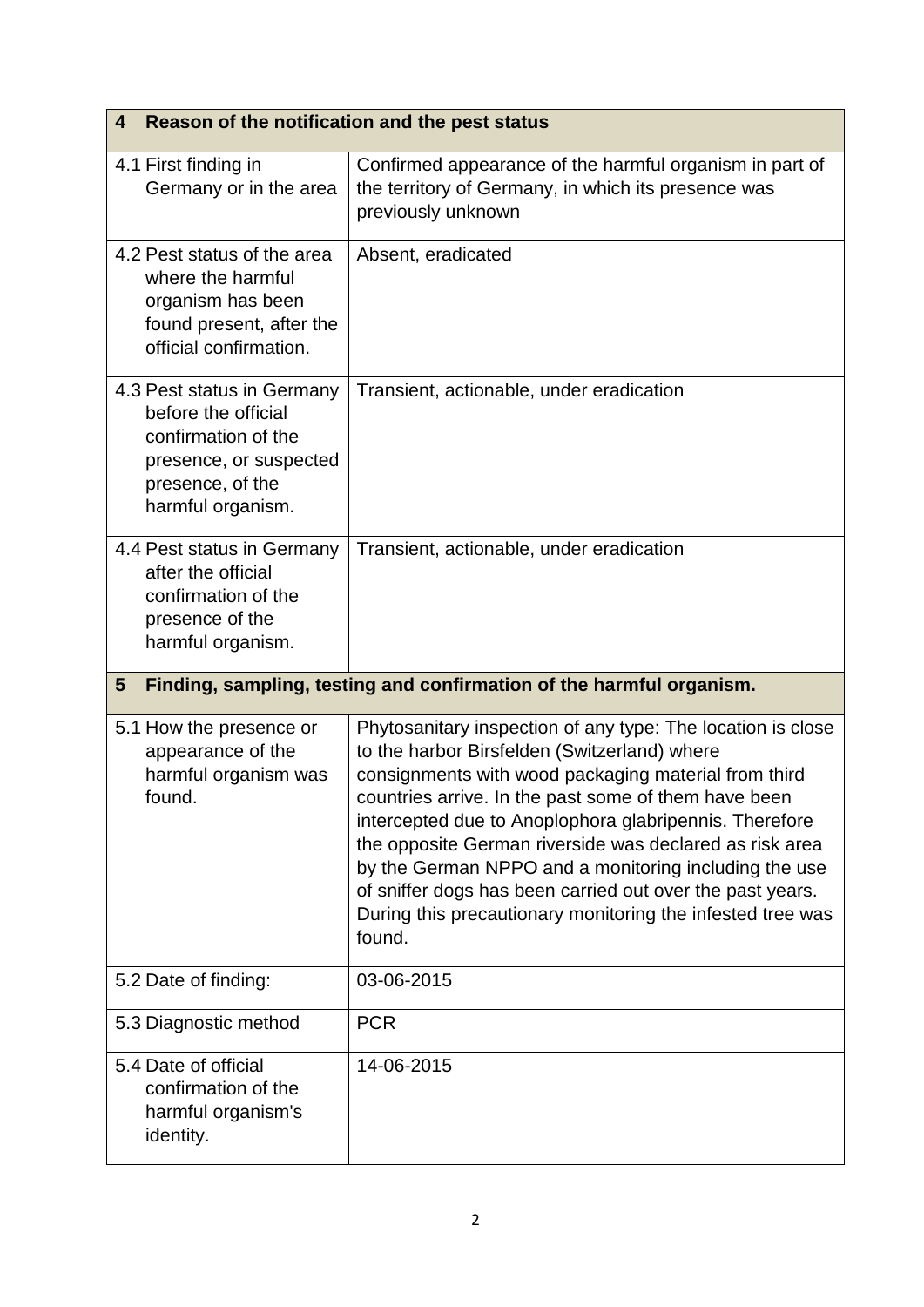| Infested area, and the severity and source of the outbreak in that area.<br>6 |                                                                                                                                                                                                                                                                                                                                                                                                                                                                                                                                                                                                                                                                                                                                                                                                                                                                                                                                 |
|-------------------------------------------------------------------------------|---------------------------------------------------------------------------------------------------------------------------------------------------------------------------------------------------------------------------------------------------------------------------------------------------------------------------------------------------------------------------------------------------------------------------------------------------------------------------------------------------------------------------------------------------------------------------------------------------------------------------------------------------------------------------------------------------------------------------------------------------------------------------------------------------------------------------------------------------------------------------------------------------------------------------------|
| 6.1 Size and delimitation of<br>the infested area.                            | 1 infested Salix tree                                                                                                                                                                                                                                                                                                                                                                                                                                                                                                                                                                                                                                                                                                                                                                                                                                                                                                           |
| 6.2 Characteristics of the<br>infested area and its<br>vicinity.              | Open air – private garden                                                                                                                                                                                                                                                                                                                                                                                                                                                                                                                                                                                                                                                                                                                                                                                                                                                                                                       |
| 6.3 Infested plant(s), plant<br>product(s) and other<br>object(s).            | 1 infested Salix tree (plants already planted, not to be<br>reproduced or moved)                                                                                                                                                                                                                                                                                                                                                                                                                                                                                                                                                                                                                                                                                                                                                                                                                                                |
| 6.4 Severity of the<br>outbreak                                               | Only 2 eggs and 1 dead larva (L1) have been found so<br>far. No boreholes were found. The outbreak was found at<br>an early stage.                                                                                                                                                                                                                                                                                                                                                                                                                                                                                                                                                                                                                                                                                                                                                                                              |
| 6.5 Source of the outbreak                                                    | Unknown, but based on the conditions at the location it is<br>presumed that the pest was introduced with wood<br>packaging material arriving from third countries to the<br>harbor Birsfelde (Switzerland) at the Rhine.                                                                                                                                                                                                                                                                                                                                                                                                                                                                                                                                                                                                                                                                                                        |
| $\overline{7}$<br><b>Official phytosanitary measures.</b>                     |                                                                                                                                                                                                                                                                                                                                                                                                                                                                                                                                                                                                                                                                                                                                                                                                                                                                                                                                 |
| 7.1 Adoption of official<br>phytosanitary<br>measures.                        | Official phytosanitary measures have been taken: No<br>demarcated area established: Intensive surveys including<br>the tree crown were carried out in a 500 m distance and<br>risk based surveys in a 1000 m distance. Trees difficult to<br>inspect but worth to be maintained because of river site<br>protection have been subject to tree pruning activities to<br>removed dead wood and to aid better monitoring. Cut<br>branches and trees have been subject to detailed<br>inspection including sniffer dogs.<br>The infested Salix tree was destroyed promptly. In<br>addition, single trees in a radius of 100 m from the<br>infested tree have been felled for detailed inspections. To<br>get better access to the host plants, bushes and dense<br>hedges around the infested tree have been removed and<br>parts of the area have been mulched. Tree climber and<br>sniffer dogs were included in the inspections. |
| 7.2 Date of adoption of the<br>official phytosanitary<br>measures.            | 01-07-2015                                                                                                                                                                                                                                                                                                                                                                                                                                                                                                                                                                                                                                                                                                                                                                                                                                                                                                                      |
| 7.3 Objective of the official<br>phytosanitary<br>measures.                   | Eradication                                                                                                                                                                                                                                                                                                                                                                                                                                                                                                                                                                                                                                                                                                                                                                                                                                                                                                                     |